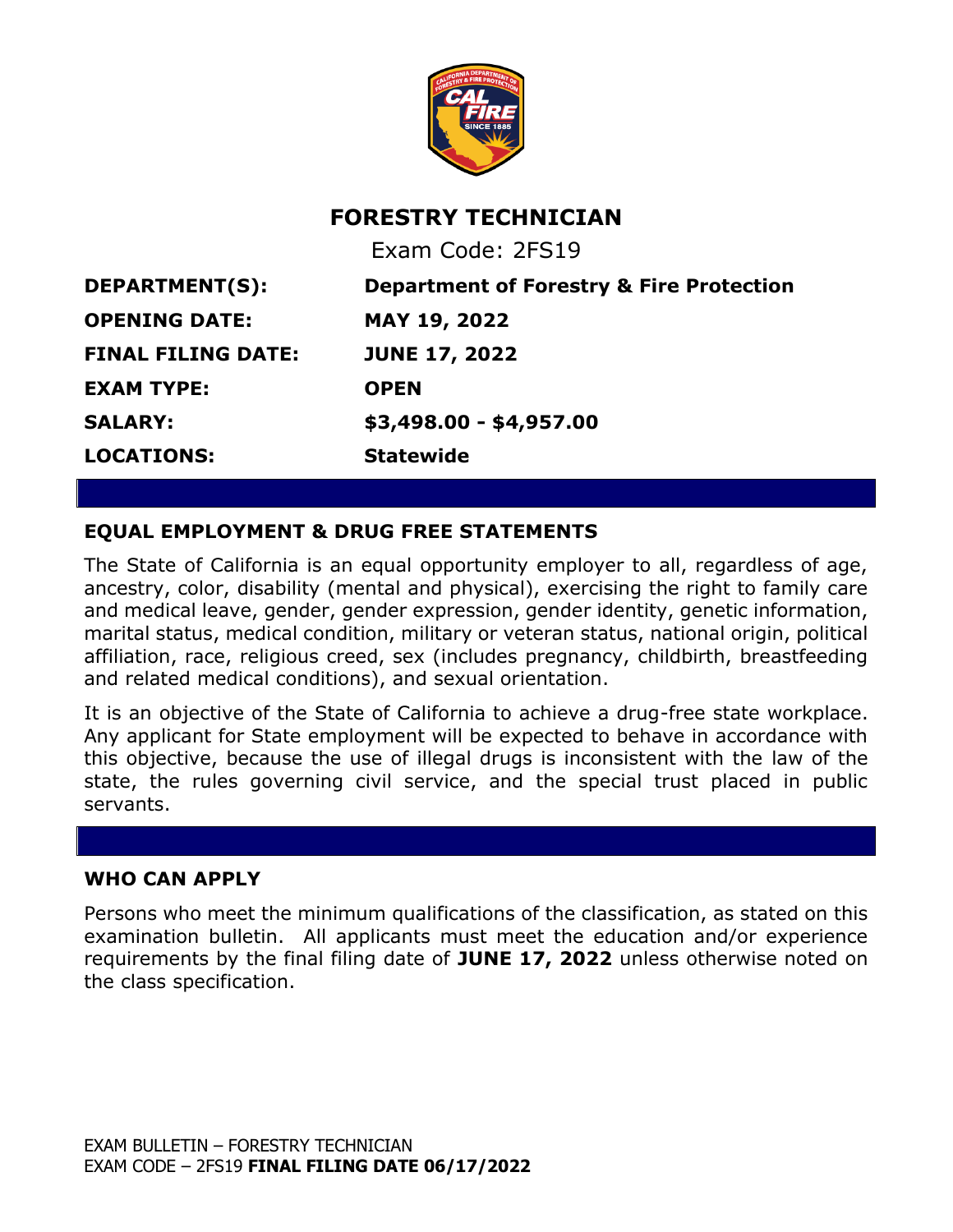# **SPECIAL TESTING ARRANGEMENTS**

If you have a disability and need special testing arrangements, mark the appropriate box on the application. You **MUST** also submit the [Accommodation Request Form](https://jobs.ca.gov/pdf/STD679.pdf)  [\(STD. 679\)](https://jobs.ca.gov/pdf/STD679.pdf) with your application. This can also be found on the California Department of Human Resources website.

# **HOW TO APPLY**

To apply for this examination, please complete and return the following:

- [Examination/Employment Application \(STD.678\).](https://jobs.ca.gov/pdf/std678.pdf) This can also be found on the California Department of Human Resources' website. *You may submit your application by mail or in person.*
- A Training and Experience Narrative which is a written document responding to the questions in the **EXAMINATION INFORMATION** section which will demonstrate how your background meets the knowledge, skills, and abilities cited in this examination bulletin.

# **SUBMIT BY MAIL OR IN PERSON:**

Department of Forestry and Fire Protection 710 Riverpoint Court West Sacramento, CA 95605 Examination Unit – (Attn: Carol Anderson)

### **DO NOT SUBMIT APPLICATIONS VIA E-mail**

Applications postmarked or personally delivered after the final filing date of **JUNE 17, 2022** will not be accepted for any reason.

All applications/resumes must include "from" and "to" employment dates (month/day/year), time base, and applicable civil service class titles. Applications/resumes received without this information will be rejected.

### **PLEASE NOTE**

*Dates printed on Mobile Bar Codes, such as the Quick Response (QR) Codes available at the USPS, are not considered Postmark dates for the purpose of determining timely filing of an application.*

*If using the United States Postal Service (USPS) for delivery, there is no guarantee that your application will be postmarked and arrive by the final filing date. If your application does not have a postmark and arrives after the final filing date, your application will not be accepted into the examination. Therefore, to ensure timely delivery of your application, it is recommended that you use either parcel service, or certified mail.*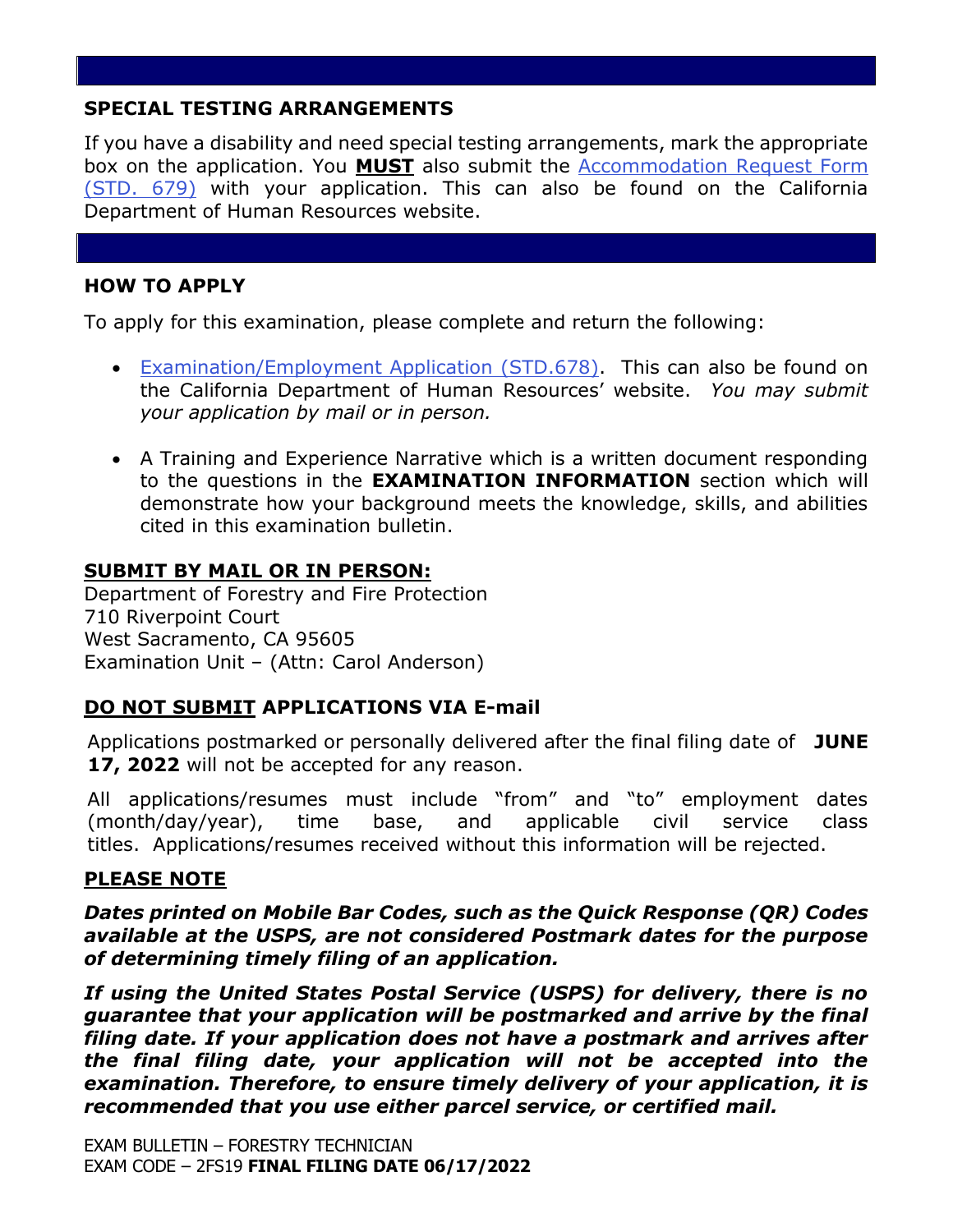# **EXAMINATION INFORMATION**

To obtain a position on the eligible list, applicants must receive a minimum rating of 70% on the examination. *This exam will consist of the following*:

#### **TRAINING AND EXPERIENCE NARRATIVE WEIGHTED AT 100%**

### **A TRAINING AND EXPERIENCE NARRATIVE DOCUMENT WHICH RESPONDS TO THE FOLLOWING THREE (3) QUESTIONS:**

- 1. Use personal or professional experience to describe what safety hazards may be encountered when performing duties in a wildland environment and how you would address them.
- 2. As a CAL FIRE Forestry Technician, you will work as a member of a team. Describe a personal or professional experience where you had to work as a member of a team to accomplish a task. How did the team work to accomplish this task and what role did you play? Please provide at least two (2) examples.
- 3. Name at least three (3) of CAL FIRE'S Resource Management Programs and describe their functions.

# **When preparing your Training and Experience Narrative; follow the instructions below:**

- No font smaller than Arial 10-point
- Limit your responses to no more than a total of three (3) pages **(Only the first three (3) pages will be scored)**
- Your document MUST be typewritten **(NO handwritten narratives)**
- Please clearly label the number that corresponds to the question to which you are responding.
- You may include multiple responses on a single page.

In this type of exam, the TRAINING AND EXPERIENCE NARRATIVE DOCUMENT is *the examination.* It is imperative you refer to the knowledge, skills, and abilities when responding to the questions above.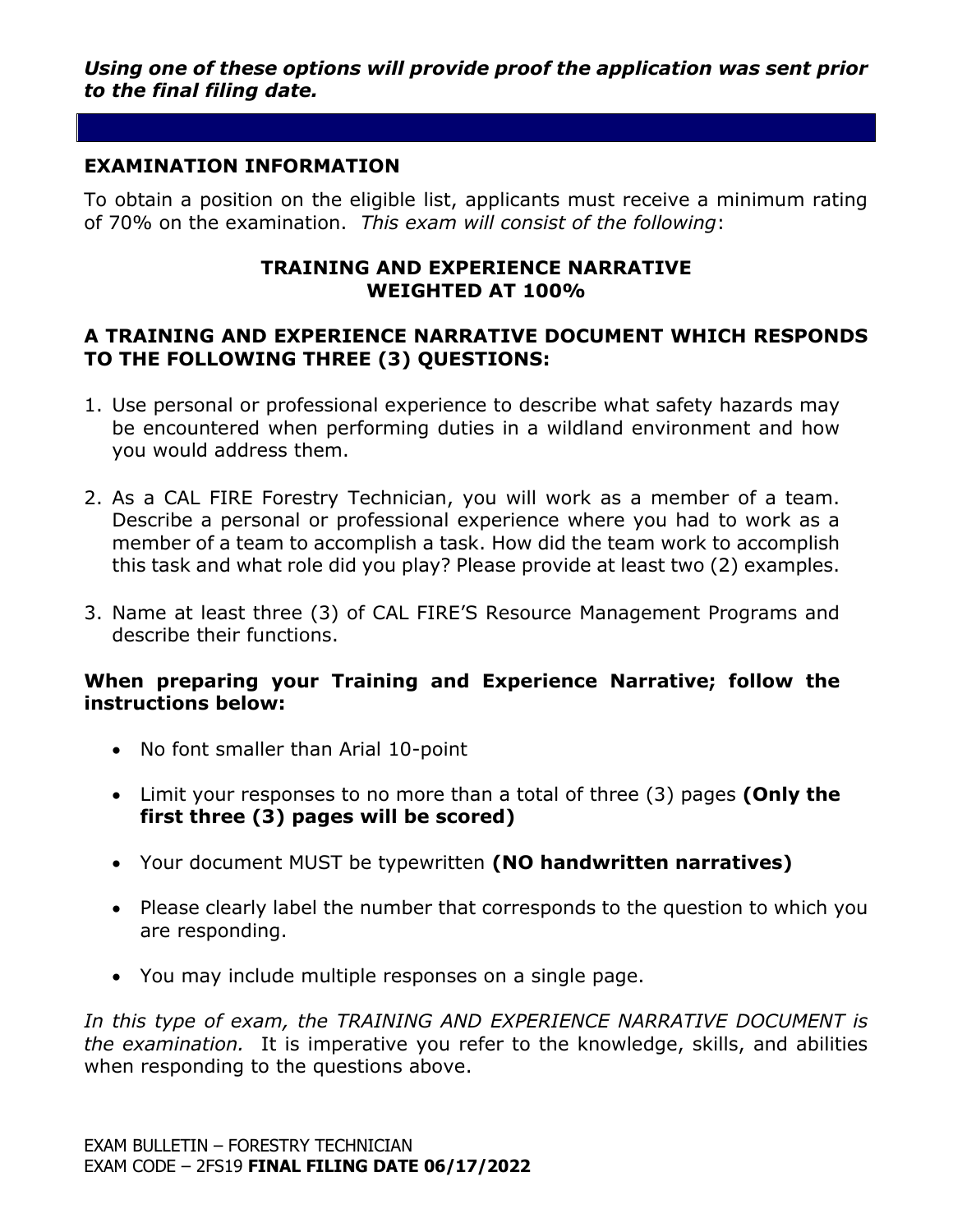# **APPLICATIONS RECEIVED WITHOUT A TRAINING AND EXPERIENCE NARRATIVE MAY RECEIVE A DISQUALIFYING SCORE**.

**PLEASE NOTE:** All exam questions are based on the Knowledge, Skills and Abilities listed in this bulletin and the [Forestry Technician](https://www.calhr.ca.gov/state-hr-professionals/pages/1085.aspx) classification specification which is located on the CAL HR website. Use this information when preparing for this exam and retain this bulletin for your reference.

It is anticipated the Training and Experience Narrative evaluations will be held in **July/August 2022.**

#### **MINIMUM QUALIFICATIONS**

#### **\*EITHER I:**

**EDUCATION**: Equivalent to 15 semester units of college in forestry, natural resource management, conservation, or a closely related field.

#### **OR II:**

**EXPERIENCE:** Six months of experience in practical resource management, conservation, or field work in a State of California resources agency department or in a forest management/timber harvesting operation. (Qualifying experience includes: reforestation, timber harvest operations, urban forestry, or other related forestry/nursery work; or environmental resource protection work including Resource Protection Trainee/Fire Prevention Assistant, or related fire control experience in the Resources Agency or as a corps member in a California Conservation Corps/California Department of Forestry fire center),or

One year of urban resource community organizing work such as tree planting, community gardening, park development, and civil landscape beautification programs, **and**

**EDUCATION:** Equivalent to completion of the 12<sup>th</sup> grade.

#### **\*APPLICANTS QUALIFYING UNDER PATTERN I ABOVE MUST INCLUDE A COPY OF THEIR COLLEGE TRANSCRIPT(S) SHOWING COURSES TAKEN AND CREDITS/UNITS EARNED.**

#### **ADDITIONAL DESIRABLE QUALIFICATIONS**

Possession of a valid California driver license of the appropriate class issued by the Department of Motor Vehicles.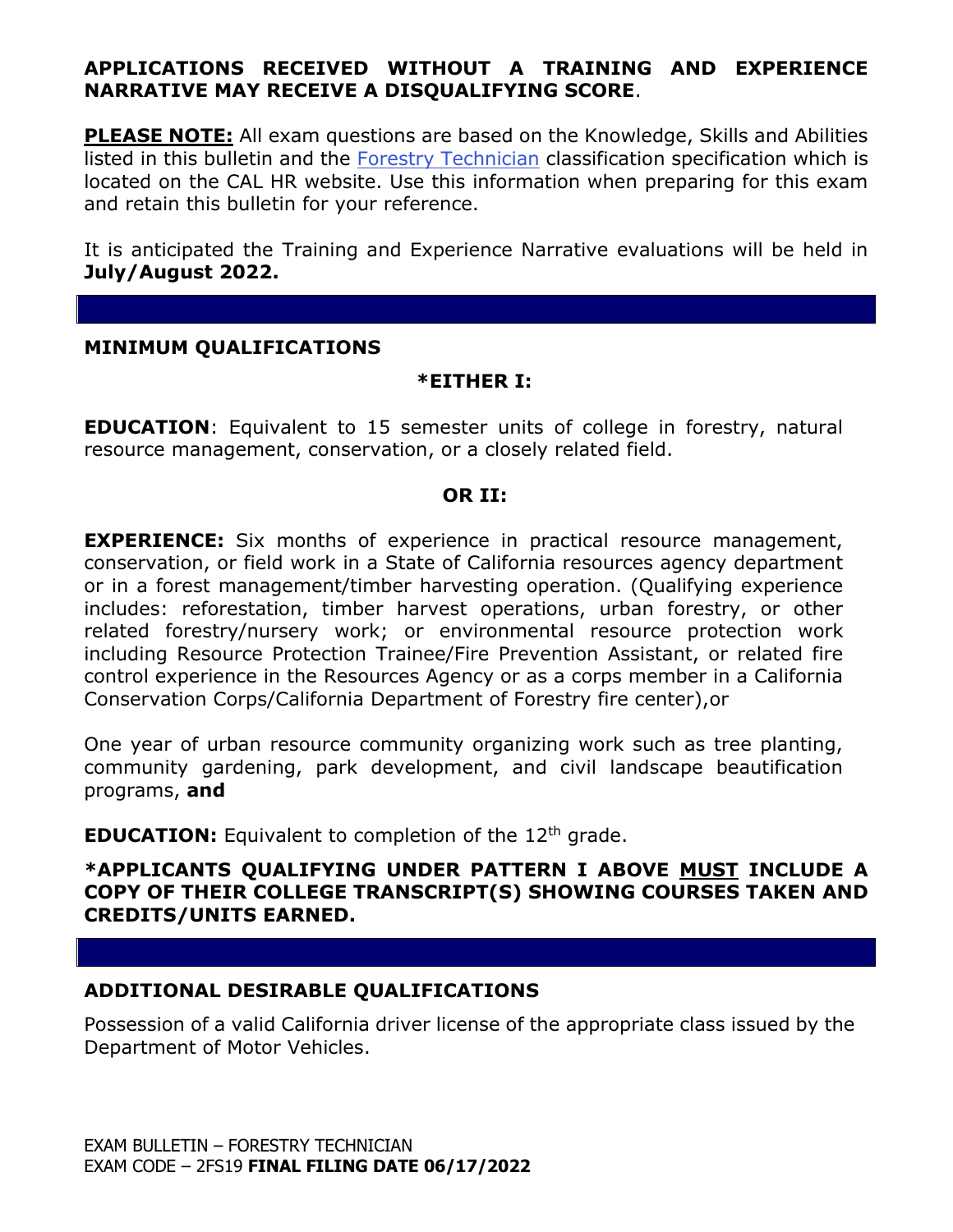# **ELIGIBLE INFORMATION**

A Departmental eligible list will be established for the Department of Forestry and Fire Protection. This list will be abolished 12 months after it is established unless the needs of the service and conditions of the list warrant a change in this period.

# **POSITION DESCRIPTION**

This is the normal entry training level to the series. Under close supervision, incumbents learn to perform routine technical resource management assignments of average difficulty. Incumbents will perform basic fire control assignments during fire season and occasionally at other times. Incumbents entering State service at this level will receive in a timely manner during the probationary period, and prior to working in emergency assignments training in the Department's "Basic Fire Fighter" training as is required for Fire Fighter II. One of the requirements for permanent status in this class is successful completion of the training course. Incumbents may receive additional training, as required, to perform their assigned functions, in such areas as introduction to surveying, map reading, cruising, dendrology, and basic program areas.

# **KNOWLEDGE, SKILLS, AND ABILITIES**

# *Knowledge of:*

- 1. General resource management principles, practice, and conservations techniques to meet the departments mission.
- 2. Various Department of Forestry and Fire Protection program functions and their elements (e.g., State Forest Program, Nursery Program, Urban Forestry, Fire Control) to perform the duties as required to fulfill the Department's mission.
- 3. Communication devices (e.g., cell phones, two-way radios, laptops/tablets, desktop computers) to effectively communicate with staff, stakeholders, agencies, and the public.
- 4. Basic fire science, prevention, firefighting methods and tactics to support the protection of life, property, and the environment.
- 5. Map reading and dendrology to complete forestry tasks.
- 6. Word processing, spreadsheet software, electronic mail, and calendaring software (e.g., Microsoft Office Suite) to prepare correspondence and reports.
- 7. The maintenance, application, and replacement of Personal Protective Equipment to ensure personal/personnel safety.
- 8. Mathematics (e.g., arithmetic, algebra, geometry, statistics) and their applications in forestry to accurately complete assigned daily duties.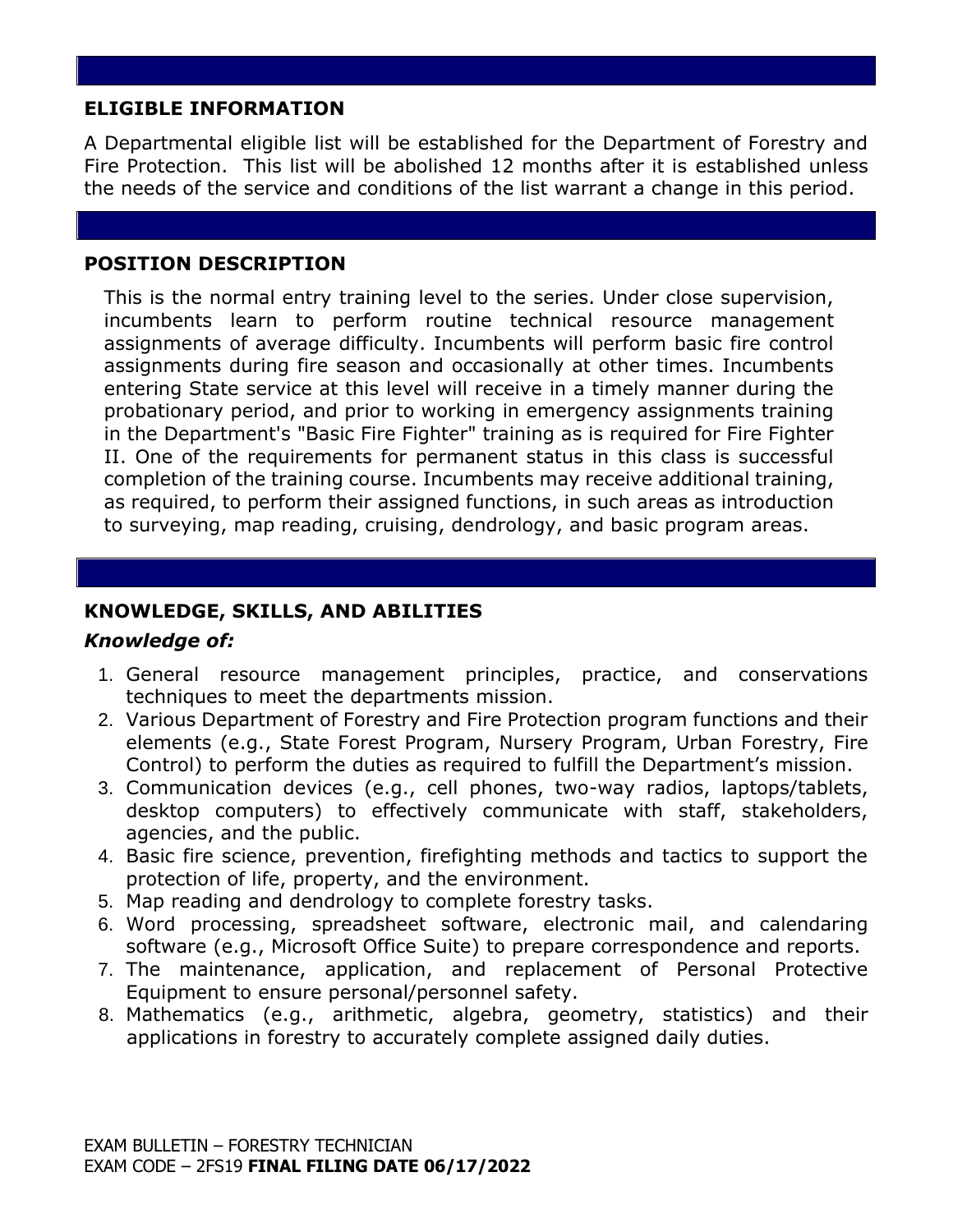# *Skill to:*

- 1. Observe the environment and exercise situational awareness (e.g., marijuana plantations, animals, hazardous trees, dangerous surroundings) to ensure personal/personnel safety.
- 2. Operate appropriate Department vehicles (e.g., pick-up, stakeside, fire engine) in all weather conditions and terrain in accordance with applicable laws, regulations, and Department policies and procedures to ensure safe and effective operations.
- 3. Utilize computer and mobile equipment technologies (e.g., laptop, tablet, cell phone, desktop) and related software to effectively communicate with staff, stakeholders, agencies, and public or private entities.
- 4. Operate computer programs efficiently (e.g., Microsoft Suite, mapping) to perform daily job functions.

# *Ability to:*

- 1. Understand instruction to carry out assignments as directed by supervisor.
- 2. Work independently or in a group setting to effectively perform collaborative tasks.
- 3. Communicate (e.g., oral, writing, electronically) with co-workers, supervisors, other agencies, and the public to effectively share information.
- 4. Utilize good judgement and take appropriate action in emergency situations to ensure personal/personnel and public safety.
- 5. Adapt to changing work demands, priorities, and environments to meet program needs.
- 6. Organize, prioritize, and complete work assignments in a timely and efficient manner to meet program objectives.
- 7. Understand and employ good safety practices (e.g., tailgate session, training, work practices) and exercise situational awareness (e.g., marijuana plantations, animals, hazardous trees, dangerous surroundings) to ensure personal/personnel safety.
- 8. Accept increasing responsibility in the level of difficulty of tasks performed to improve performance and enhance career development opportunities.
- 9. Travel long distances for extended periods in emergency and non-emergency circumstances to accomplish the responsibilities of the Department.
- 10. Remain calm and perform effectively in high stress situations to perform job duties.
- 11. Perform work with attention to detail in an accurate and thorough manner to meet program objectives.
- 12. Read and interpret maps (e.g., topographical, road maps, watershed maps) for navigation and project planning purposes.
- 13. Perform arduous and physically demanding work in all weather conditions and terrain to meet the demands of the Department's mission.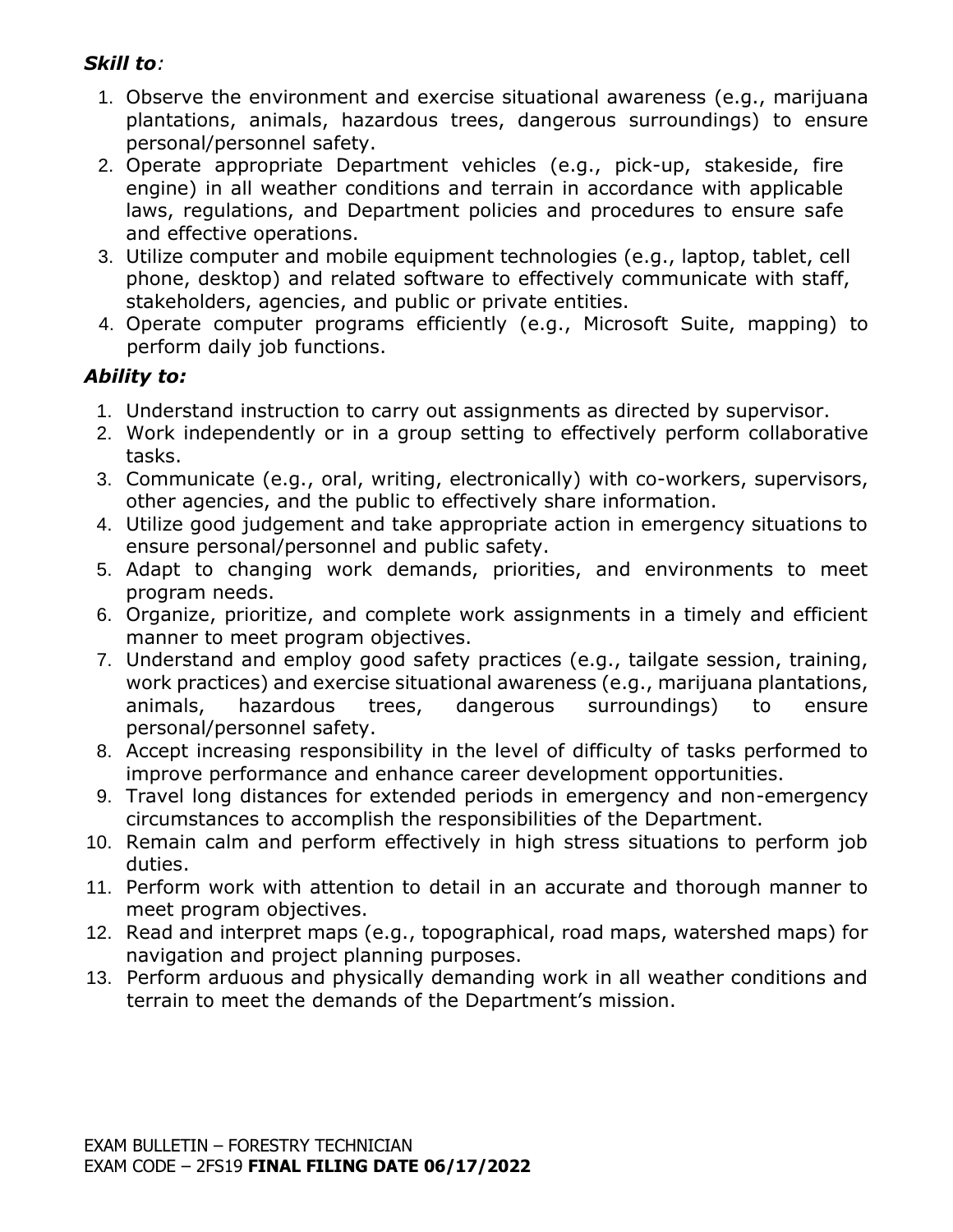### **VETERANS' PREFERENCE**

Veterans' Preference will be granted for this examination, pursuant to Government Code section 18973.1, effective January 1, 2014 as follows: 1) Any veteran, widow or widower of a veteran, or spouse of a 100 percent disabled veteran, who achieves a passing score in an entrance examination, shall be ranked in the top rank of the resulting eligibility list. Any veteran who has been dishonorably discharged or released is not eligible for Veterans' Preference. 2) An entrance examination is defined, under the law, as any open competitive examination. And 3) Veterans' Preference is not granted once a person achieves permanent civil service status. Veteran status is verified by the California Department of Human Resources (CalHR). Directions to apply for Veterans' Preference are on the Veterans' Preference Application (Std. Form 1093), which is available at [CAL HR Veterans Information.](https://jobs.ca.gov/CalHRPublic/Landing/Jobs/VeteransInformation.aspx)

# **CONTACT INFORMATION**

Department of Forestry and Fire Protection (916) 894-9580 CALFIREexams@fire.ca.gov

TDD is Telecommunications Device for the Deaf and is reachable only from phones Equipped with a TDD Device 1 (800) 735-2929 (TT/TDD) 1 (800) 735-2922 (Voice) STS is Speech-to-Speech Service for persons with a speech disability and is reachable at 1 (800) 854-7784 (California) or 1 (800) 947-8642 (Nationwide)

### **GENERAL INFORMATION**

**For all examinations (with or without a written feature)**, it is the candidate's responsibility to contact the Department of Forestry and Fire Protection, (916) 894-9580, three weeks after the cut-off/final filing date if he/she has not received a progress notification or notice to appear.

**If a candidate's notice** of oral interview or performance test fails to reach him/her three days prior to their scheduled appointment due to a verified postal error, he/she will be rescheduled upon written request.

**Examination Locations:** When a written test is part of the examination, it will be given in such places in California as the number of candidates and conditions warrant. However, locations of interviews or performance evaluations may be limited or extended as conditions warrant.

**Applications are available [online](https://jobs.ca.gov/pdf/std678.pdf)** at CalHR, local offices of the Employment Development Department and the testing Department on this job bulletin.